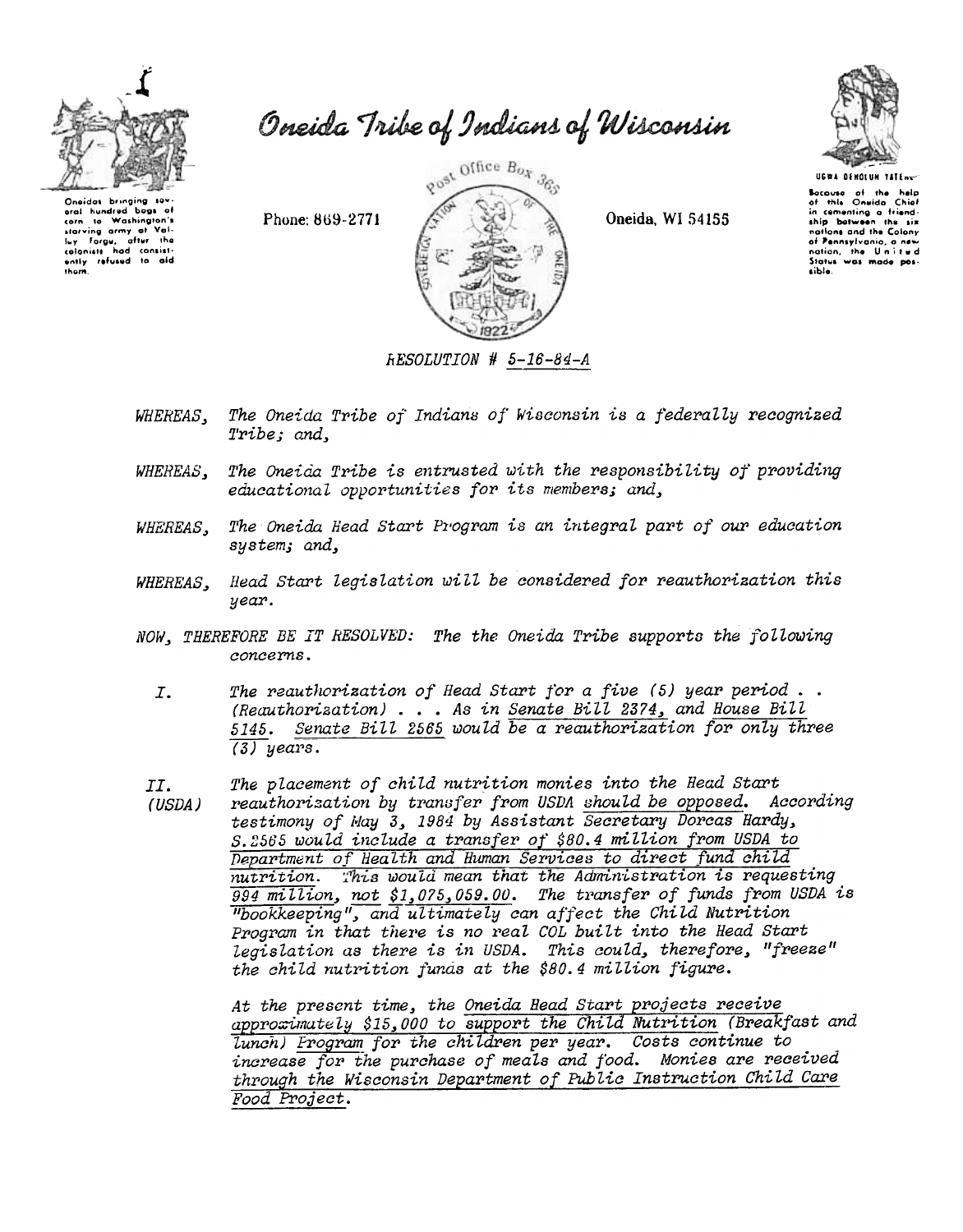Resolution No. 5-16-84-A Page 2

- Need to <u>reinstitut</u>e the system of offices of Indian Child Services III. (OICS) for FY 1985. Even though Oneida does not come under the Minnesota  $Chippewa$  OICS Office, we have been able to remain more cost effective in training by maintaining the relationships that allow us to participate in their OICS sponsored training. The OICS System throughout the country has provided all Indian Head Start grantees with a "network" of support and information that has been beneficial to all; the broad geographic base of the Tribes makes such a system important because it allows the Tribes to come together to work out solutions to common problems; particularly those that generate out of Washington. Individually, and with few exceptions, Indian Head Start projects are small and isolated. Collectively, their voice becomes strong.
- IV. (IMPD) Retention of the Indian Migrant Program Division as the authorizing office for the widespread Indian and Migrant Head Start Projects with the same authority and responsibility as all other Head Start regional offices, as was its original intent.

Authority now lies with Acting Director, Clennie Murphy who signs off on all documents. The authority of the IMPD office began to weaken in Fall, 1983 to its present status.

- Opposition to the Cooperative Management Initiative, being urged on v. (CMI) all Tribes with ANA, Aging and Head Start Projects by Assistant Secretary Dorcas Hardy.
- VI. (Grant delays) Why do the long delays exist on approval of grants. Submission is September 1, for Fy December 1 (90 days). First Quarter check received February 15, 75 days into the new Grant year. This is a constant problem with many projects. It requires that Tribes support Head Start Projects on an interim basis. The cash flow for many Tpibes is being used due to unnecessapy delays in the processing of grants. At the present time, there does not appear to be a "good time" for the commencement of a Grant year. We suggest a change to a fiscal period starting October 1.
- Need to report absences on a basis of "excused" and "nonexcused". VII. "Excused" is defined as illness or family emergency, bad weather, (ADA inaccessible roads, etc. All grantees must now report their "Average Daily Attendance" (ADA); however, as Congress is using this in its broadest sense of children merely being not present  $(regardless of the reason)$ , the cost per child per our, which is also required, appears to be out of proportion, thus affecting the cost effectiveness of the Head Start Project.